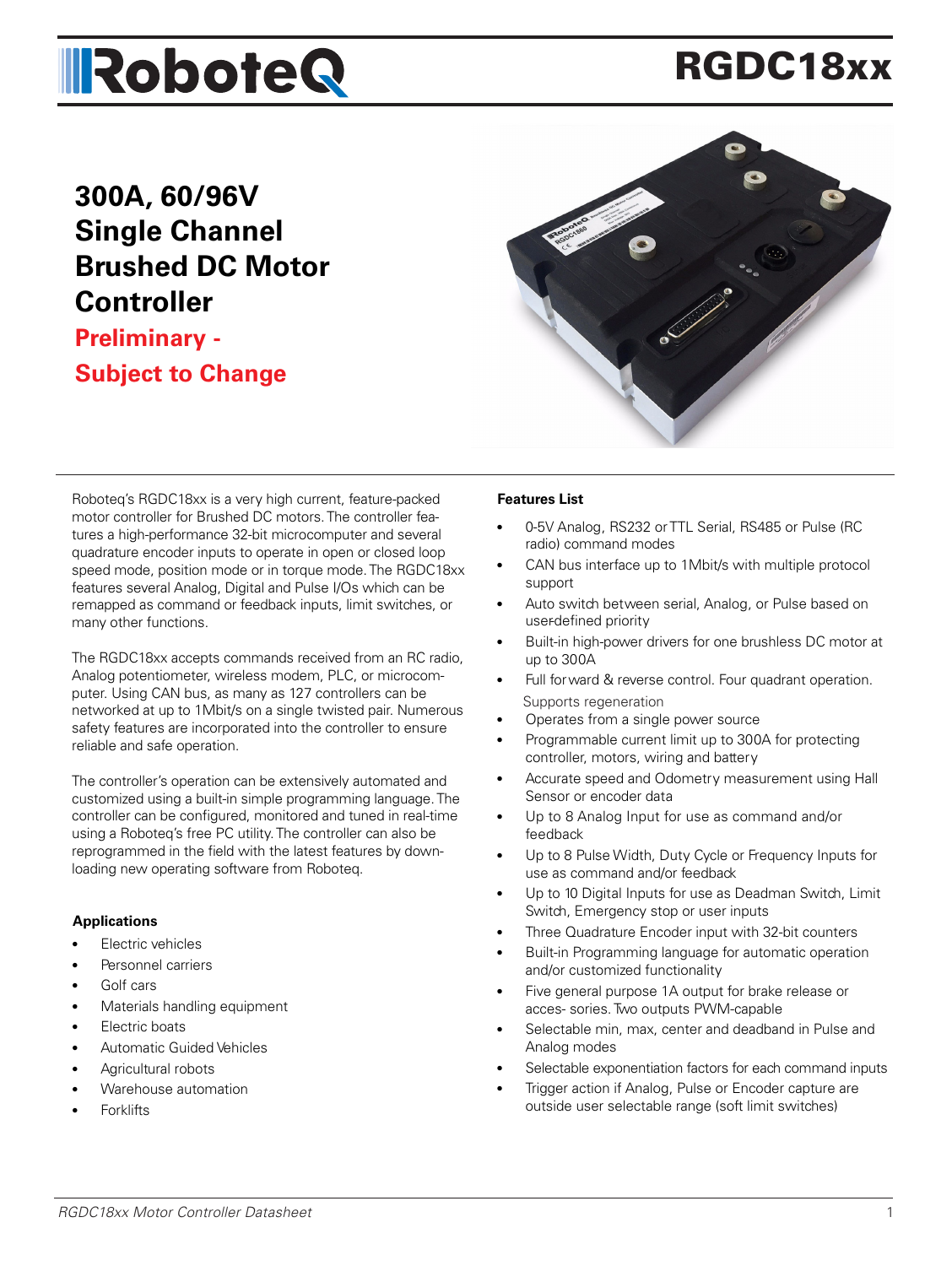

- Open loop or closed loop speed control operation
- Closed loop position control with encoder, hall sensors, analog or pulse/frequency feedback
- Precise speed and position control when Encoder feedback is used
- Torque mode
- PID control loop
- Configurable Data Logging of operating parameters on Serial Output for telemetry or analysis
- Built-in Battery Voltage and Temperature sensors
- Regulated 5V output for powering Encoders, RC radio, RF Modem or microcomputer
- Programmable acceleration and deceleration
- Programmable maximum forward and reverse power
- Ultra-efficient 0.33 mOhm ON resistance MOSFETs
- Separate current sensors for Motor Amps and Battery Amps measurement
- Stall detection and selectable triggered action if Amps are outside user-selected range
- Overvoltage and Undervoltage protection
- Programmable Watchdog for automatic motor shutdown in case of command loss
- Overtemperature protection
- Diagnostic LEDs
- Efficient heat sinking using conduction bottom plate
- Dustproof and weather resistant. IP56 NEMA rating
- Power wiring via high amperage power terminals
- 5.51" (140mm) L, 7.87" (200mm) W, 2.28" (58mm) H
- -40° to +85° C operating environment
- 5.0lbs (2.3kg)
- Easy configuration, tuning and monitoring using provided PC utility
- Field upgradeable software for installing latest features via the Internet

#### Orderable Product References

| <b>Reference</b> | <b>Number of Channels</b> | <b>Amps/Channel</b> | Volts | <b>Ethernet</b> | <b>Resolver</b> |
|------------------|---------------------------|---------------------|-------|-----------------|-----------------|
| RGDC1860         |                           | 300                 | 60    | No              | No              |
| RGDC1896         |                           | 300                 | 96    | Nс              | No              |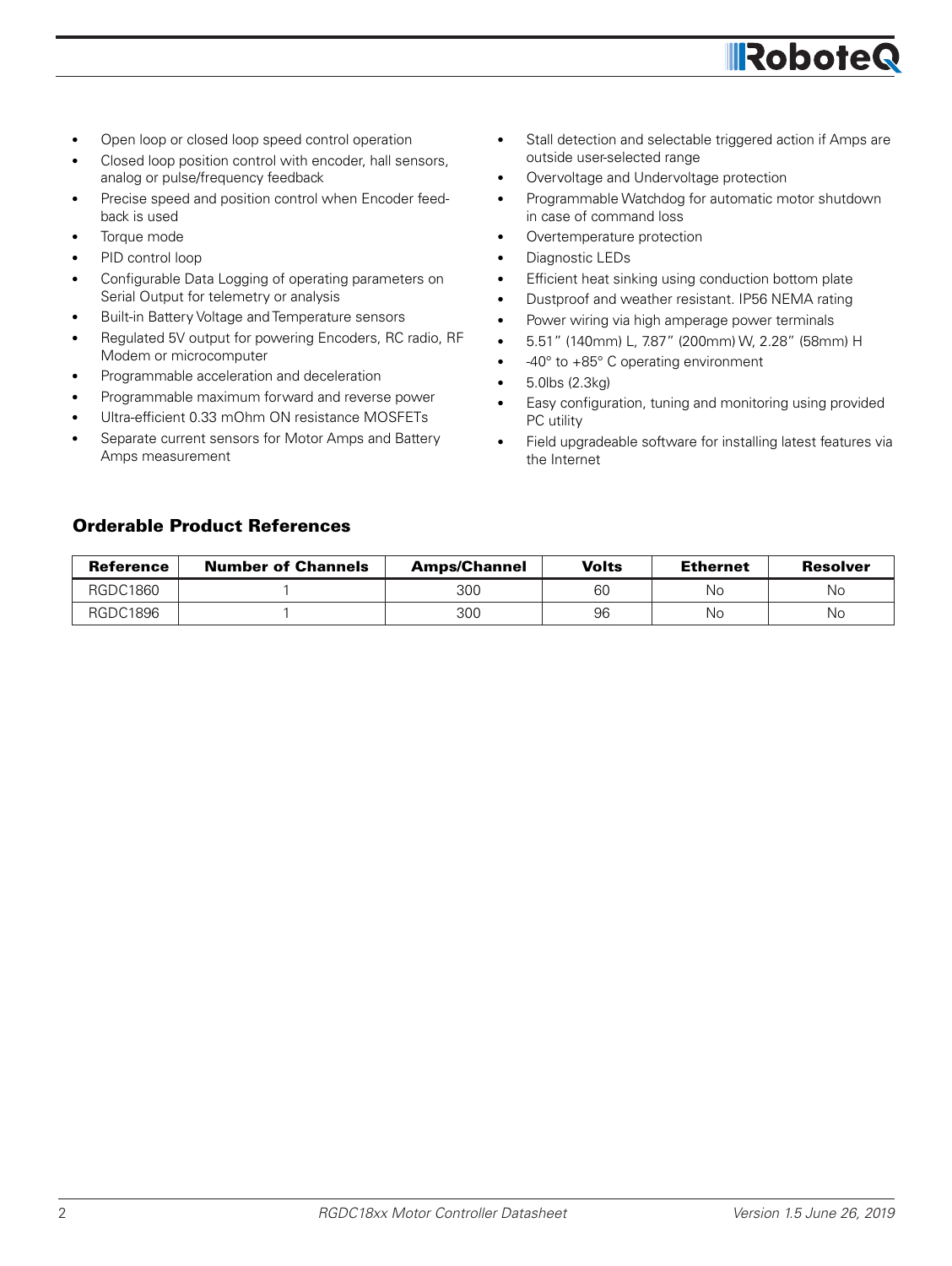

#### Important Safety Disclaimer

**Dangerous uncontrolled motor runaway condition can occur for a number of reasons, including, but not limited to: command or feedback wiring failure, configuration error, faulty firmware, errors in user script or user program, or controller hardware failure.**

**The user must assume that such failures can occur and must make his/her system safe in all conditions. Roboteq will not be liable in case of damage or injury as a result of product misuse or failure.**

#### Power Terminals Identifications and Connection

Power connections are made by means of high amperage power terminals located at the top of the controller.



Warning: Properly identify PowerControl pin 25 before applying high voltage to it

FIGURE 1. Top Controller Layout

Figure 2, below, shows how to wire the controller and how to turn power On and Off.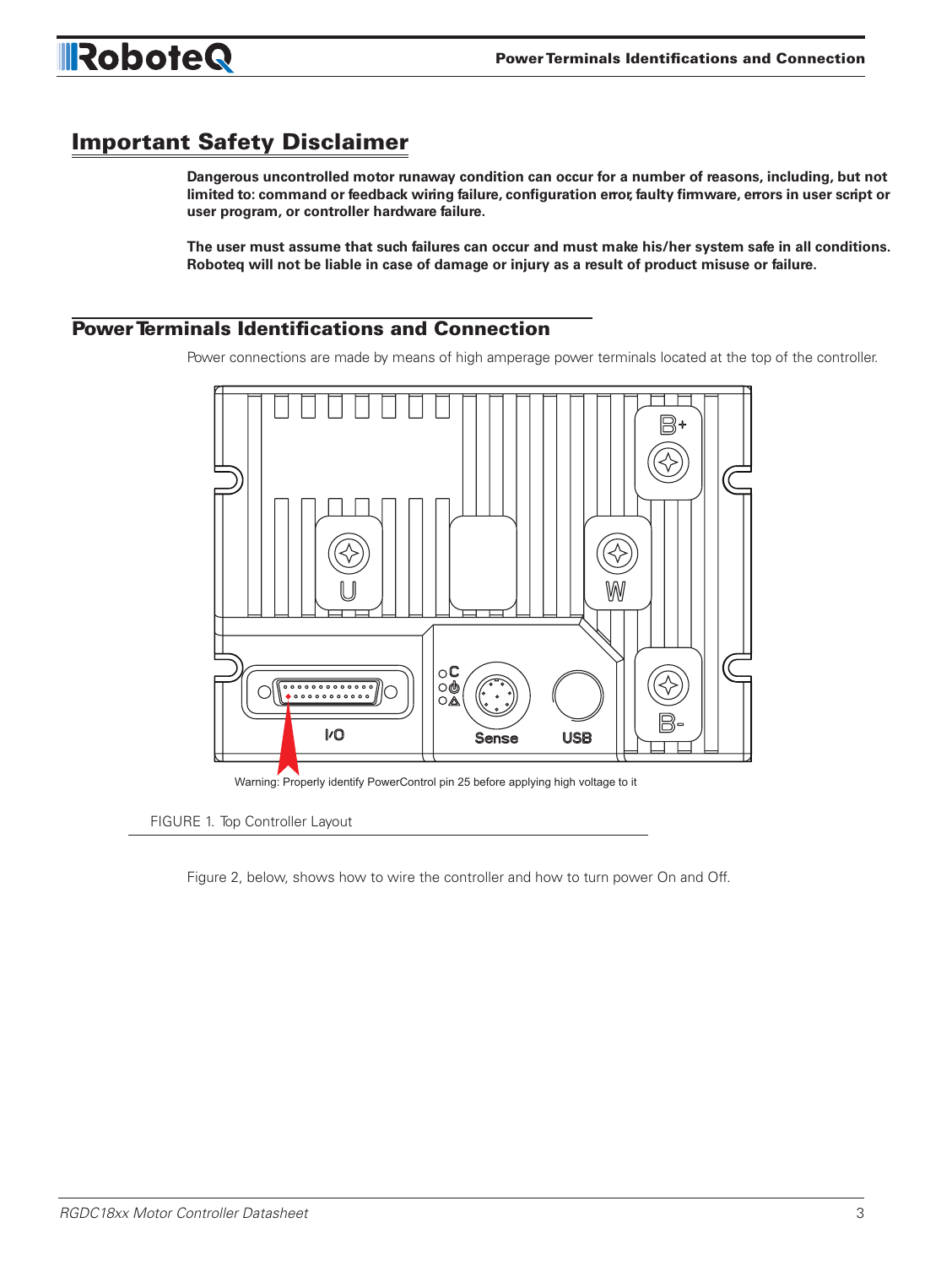# **IRobote**





#### Important Warning

**Carefully follow the wiring instructions provided in the Power Connection section of the User Manual. The information on this datasheet is only a summary.**

#### Mandatory Connections

It is imperative that the controller is connected as shown Figure 2, above, in order to ensure a safe and trouble-free operation. All connections shown as thick black lines line are mandatory. The controller must be powered On/Off using switch SW1on the Power Control input.

#### Emergency Switch or Contactor

The battery must be connected in permanence to the controller's B+ terminal via a high-power emergency switch or contactor as additional safety measure. The user must be able to deactivate the switch or contactor at any time, independently of the controller state.

#### Electrostatic Discharge Protection

In accordance with IEC 61000-6-4, Roboteq Motor Controllers are designed to withstand ESD up to 4kV touch and 8kV air gap. This protection is implemented without any additional external connections required.

Some specifications, such as EN12895, require a higher level of protection. To maximize ESD protection, up to 8kV touch and 15kV air gap, you may connect the metallic heatsink of the controller to your battery negative terminal. See App Note 062918 for example connections.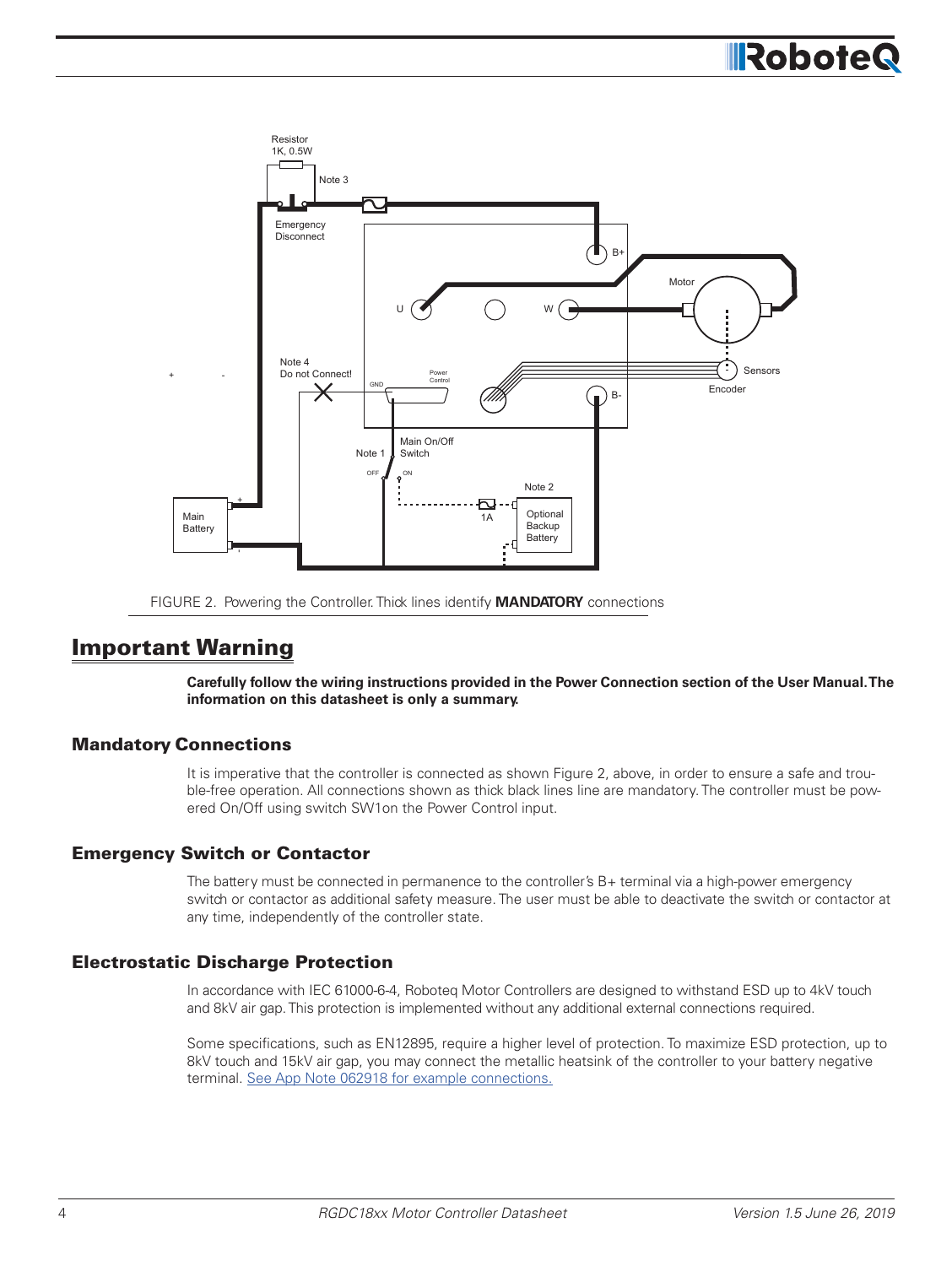

#### Precautions and Optional Connections

Note 1: The power control (pin 25 on DSUb connector) must be grounded to turn off the controller. Floating the power control or connecting it to a battery will turn on the internal logic.

Note 2: A separate power supply may be used to power the controller's internal logic to keep the controller alive in case of voltage drop at the main battery because of motor load. **Voltage on Power Control pin must not exceed 50V Max. Make sure you correctly identified pin 25 before applying voltage to it.**

Note 3: Use precharge 1K, 0.5W Resistor to prevent switch arcing.

Note 4: Beware not to create a path from the ground pins on the I/O connector and the battery minus terminal.

#### Controller Mounting

TABLE 1

During motor operation, the controller will generate heat that must be dissipated. The published amps rating can only be fully achieved if adequate cooling is provided. Good conduction cooling can be achieved by mounting the controller to a metallic surface, such as the chassis, cabinet, etc.

#### Sensor and Commands Connection

Connection to RC Radio, Microcomputer, Potentiometer, encoders and other low current sensors and actuators is done via the 25-pin DSub connectors and the 8-bit circular connector located at the top of the controller. The functions of many pins vary depending on controller configuration. Use mating connector Conxall/Switchcraft model 6282-8SG-3DC, or equivalent. The pin assignments are found in the Tables 1 and 2, below.



FIGURE 3. Circular Connector Pin Locations

| . . <del>.</del>        |                   |              |     |                |             |                                        |
|-------------------------|-------------------|--------------|-----|----------------|-------------|----------------------------------------|
| <b>Connector</b><br>pin | <b>Wire Color</b> | <b>Power</b> | Ana | <b>Encoder</b> | <b>DOUT</b> | <b>Default</b><br><b>Configuration</b> |
|                         | Red               | $+V5$        |     |                |             |                                        |
| $\overline{2}$          | White             |              |     | ENC3A          |             | Unused                                 |
| 3                       | Green             |              |     | ENC3B          |             | Unused                                 |
| 4                       | Blue              |              |     |                |             | Unused                                 |
| 5                       | Orange            |              |     |                |             | Unused                                 |
| 6                       | Brown             |              |     |                | DOUT5       | Digital output                         |
|                         | Yellow            |              |     |                |             | Unused                                 |
| 8                       | <b>Black</b>      | <b>GND</b>   |     |                |             |                                        |



FIGURE 4. Main Connector Pin Locations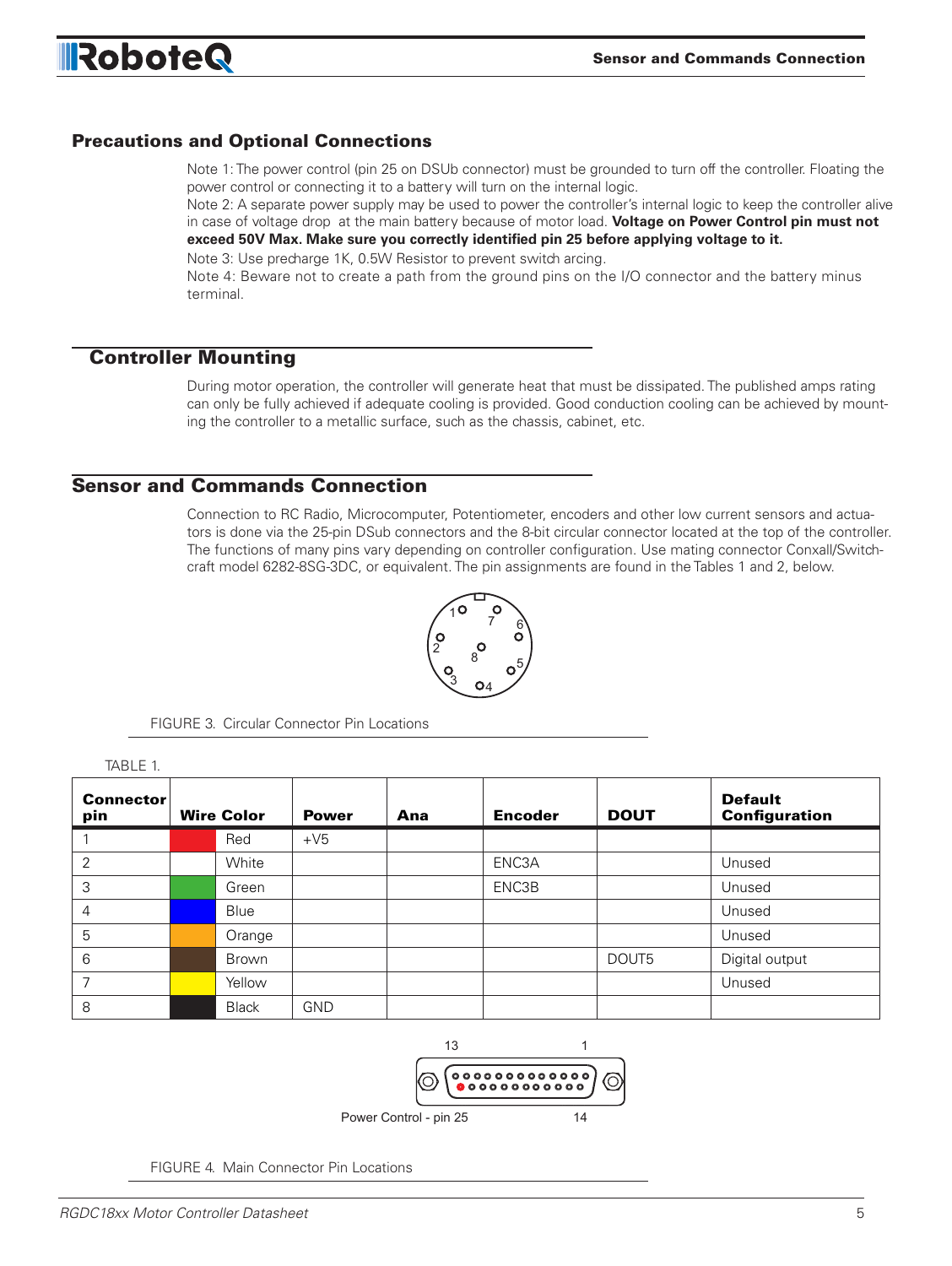| <b>Connector Pin</b>                                                   | <b>Power</b> | <b>Dout</b> | Com           | <b>Pulse</b>     | Ana              | <b>Dinput</b>    | <b>Enc</b>         | <b>Default Config</b> |
|------------------------------------------------------------------------|--------------|-------------|---------------|------------------|------------------|------------------|--------------------|-----------------------|
| $\mathbf{1}$                                                           | <b>GND</b>   |             |               |                  |                  |                  |                    |                       |
| 14                                                                     | 5VOut        |             |               |                  |                  |                  |                    |                       |
| $\overline{2}$                                                         |              |             | <b>RSTxD</b>  |                  |                  |                  |                    | RS232Tx               |
| 15                                                                     |              |             |               | Pln1             | ANA1             | DIN1             |                    | RCRadio1              |
| 3                                                                      |              |             | <b>RS RxD</b> |                  |                  |                  |                    | RS232Rx               |
| 16                                                                     |              |             |               | Pln2             | ANA <sub>2</sub> | DIN <sub>2</sub> |                    | RCRadio2              |
| $\overline{4}$                                                         |              |             |               | Pln3             | ANA3             | DIN3             |                    | AnaCmd1 (1)           |
| 17                                                                     |              |             |               | Pln4             | ANA4             | DIN4             |                    | Unused                |
| 5                                                                      | GND          |             |               |                  |                  |                  |                    |                       |
| 18                                                                     |              | DOUT1       |               |                  |                  |                  |                    | Motor Brake           |
| 6                                                                      |              | DOUT2       |               |                  |                  |                  |                    | Contactor             |
| 19                                                                     |              | DOUT3       |               |                  |                  |                  |                    | Unused                |
| $\overline{7}$                                                         |              | DOUT4       |               |                  |                  |                  |                    | Unused                |
| 20                                                                     |              |             | CANH          |                  |                  |                  |                    | Unused                |
| 8                                                                      |              |             | CANL          |                  |                  |                  |                    | Unused                |
| 21                                                                     |              |             |               | Pln5             | ANA5             | DIN <sub>5</sub> | ENC <sub>2</sub> A | Unused                |
| 9                                                                      |              |             |               |                  |                  | DIN9             |                    | Unused                |
| 22                                                                     |              |             |               | Pln <sub>6</sub> | ANA6             | DIN <sub>6</sub> | ENC2B              | Unused                |
| 10                                                                     |              |             |               |                  |                  | <b>DIN10</b>     |                    | Unused                |
| 23                                                                     |              |             | RS485+        |                  |                  |                  |                    | RS485+                |
| 11                                                                     |              |             | RS485-        |                  |                  |                  |                    | RS485-                |
| 24                                                                     |              |             |               | Pln7             | ANA7             | DIN7             | ENC1A              | Unused                |
| $12 \overline{ }$                                                      |              |             |               | Pln <sub>8</sub> | ANA8             | DIN <sub>8</sub> | ENC1B              | Unused                |
| 25                                                                     | PwrCtrl      |             |               |                  |                  |                  |                    |                       |
| 13                                                                     | <b>GND</b>   |             |               |                  |                  |                  |                    |                       |
| Note 1: Analog commands are disabled in factory default configuration. |              |             |               |                  |                  |                  |                    |                       |

TABLE 2.

For use in environments where liquid particles or fine dust may be present, the controller's cover is shaped for DSub connectors with waterproof hoods, as shown in Figure 5. Product references EDAC 627-230-025-010, CONEC 165X14839X or Assmann A-DS25-HOOD-WP.



FIGURE 5. DSub Connector with Waterproof Hood

RoboteQ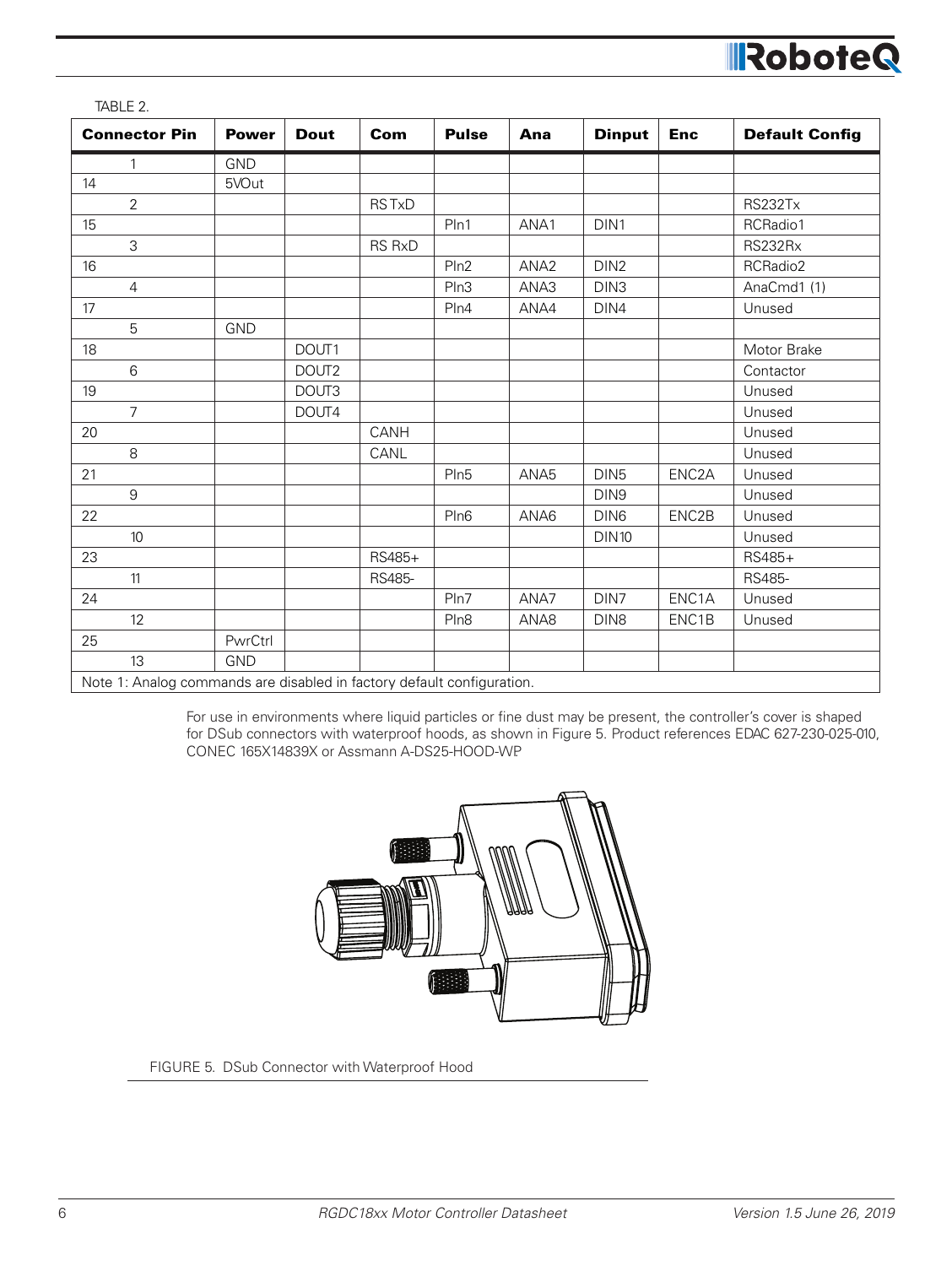

#### Enabling Analog Commands

For safety reasons, the Analog command mode is disabled by default. To enable the Analog mode, use the PC utility and set Analog in Command Priority 2 or 3 (leave Serial as priority 1). Note that by default the additional securities are enabled and will prevent the motor from starting unless the potentiometer is centered, or if the voltage is below 0.25V or above 4.75V. Use the PC utility to enable and assign analog inputs.

#### CAN Bus Operation

The controller can interface to a standard CAN Bus network, using 4 possible protocols: Standard CANOpen, a simple and efficient meshed networking scheme (RoboCAN), and two simplified proprietary schemes (MiniCAN and RawCAN). Please refer to the User Manual for details.

#### Serial Communication

The controller has a full RS232 compatible serial interface. The serial port can easily be connected to devices with TTL serial using a simple resistor and diodes circuit. See user manual for details. The controller is equipped with three LED indicator lights, as shown in Figure 6:



FIGURE 6. Status LEDs

After the controller is powered on, the Power LED will tun on, indicating that the controller is On. The Status LED will be flashing at a two second interval. The flashing pattern provides operating or exception status information, as shown in Figures 7, 8, and 9:



Additional status information may be obtained by monitoring the controller with the PC utility. The communication LED gives status information on the CAN and USB, as shown in Figure 9: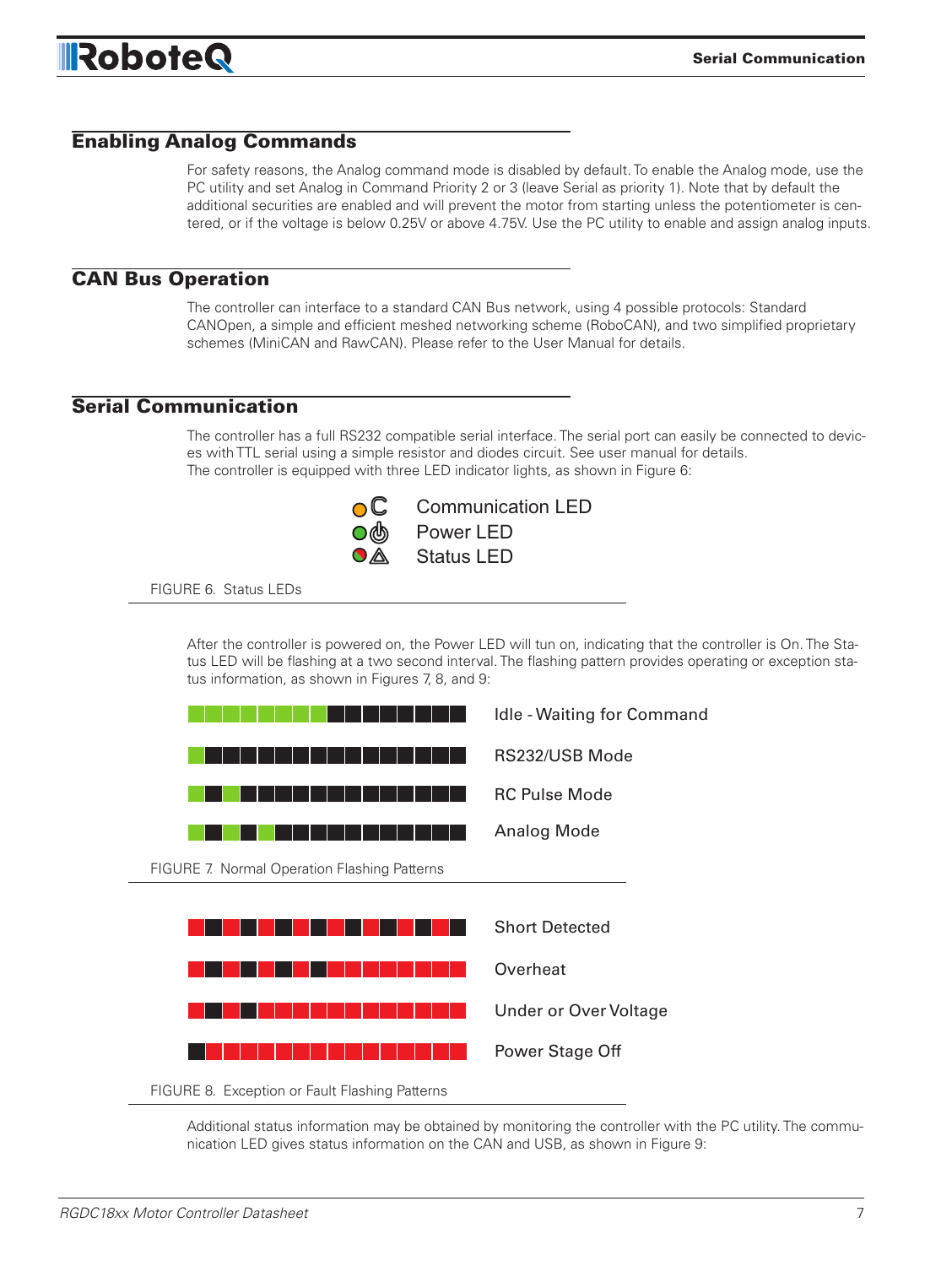

FIGURE 9. Communication LED

#### Battery Backed Clock and RAM

The controller includes a real-time clock/calendar and RAM storage for user variables. Both the clock and the RAM storage require a battery to continue running and for the stored data not to be lost while the controller is powered down. The battery is not installed by Roboteq. Users who wish to use the clock and/or battery backed RAM variables must install a battery themselves. The battery socket can be reached by removing the 6 screws that are holding the cover. Lift the cover to reach the board and insert a 3V, 12.5mm coin-style battery. Use battery type CR1225 or equivalent.

#### Measured Amps

Including Amps sensors on the wires allows for a fast and efficient feed of information. The controller has separate built in sensor for measuring the battery amps and the motor amps. Both motor amps and battery amps are measured in real time.

#### Electrical Specifications

#### Absolute Maximum Values

The values in the table below should never be exceeded, Permanent damage to the controller may result.

| <b>Parameter</b>                  | <b>Measure point</b>                       | <b>Model</b>    | Min   | <b>Typical</b> | <b>Max</b> | <b>Units</b> |
|-----------------------------------|--------------------------------------------|-----------------|-------|----------------|------------|--------------|
| Battery Leads Voltage             | Ground to VBat                             | <b>RGDC1860</b> |       |                | 63         | <b>Volts</b> |
|                                   |                                            | <b>RGDC1896</b> |       |                | 100        | Volts        |
| Reverse Voltage on Battery Leads  | Ground to VBat                             | All             | $-1$  |                |            | Volts        |
| Motor Leads Voltage               | Ground to M+, M-                           | <b>RGDC1860</b> |       |                | 63         | Volts        |
|                                   |                                            | <b>RGDC1896</b> |       |                | 100        | Volts        |
| Digital Output Voltage            | Ground to Output pins                      | All             |       |                | 40         | <b>Volts</b> |
| Power Control                     | Ground to PowerControl pin                 | All             | $-1$  |                | 50         | Volts        |
| Analog and Digital Inputs Voltage | Ground to any signal pin on I/O connectors | All             |       |                | 25         | Volts        |
| RS232 pin Voltage                 | External voltage applied to Rx pins        | All             | $-25$ |                | 25         | Volts        |
| CAN pins Voltage                  | External voltage applied to CANH/CANL pins | All             | $-25$ |                | 25         | Volts        |
| Temperature                       | <b>Board</b>                               | All             | $-40$ |                | 85         | $^{\circ}C$  |
| Humidity                          | <b>Board</b>                               | All             |       |                | 100(3)     | $\%$         |

TARI F 3

**IRobote**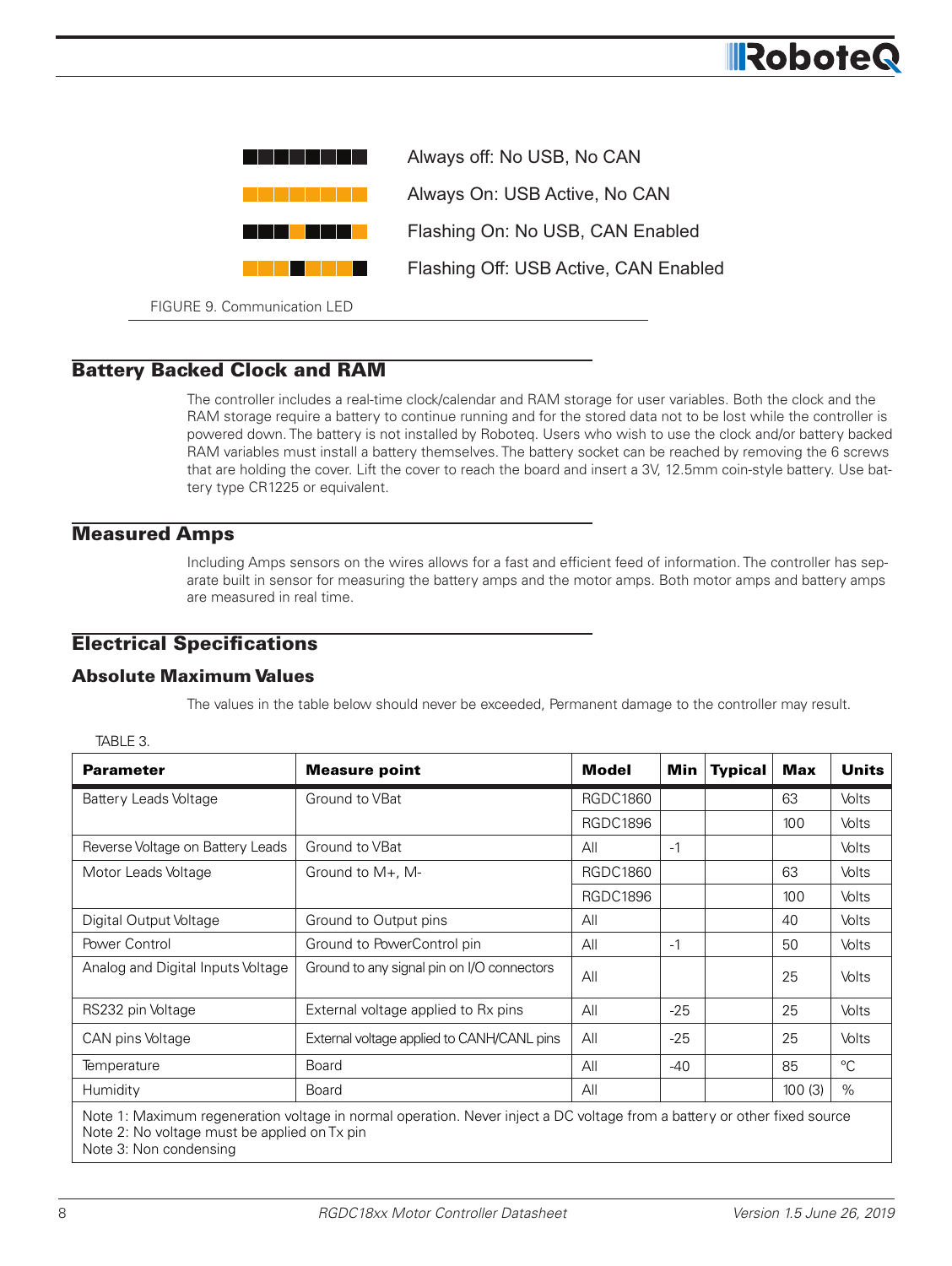## **IRoboteQ**

#### Power Stage Electrical Specifications (at 25oC ambient)

TABLE 4.

| <b>Parameter</b>                    | <b>Measure point</b>   | Model           | Min   | <b>Typical</b> | Max    | Units        |
|-------------------------------------|------------------------|-----------------|-------|----------------|--------|--------------|
| Battery Leads Voltage               | Ground to VBat         | RGDC1860        | 10(1) |                | 63     | <b>Volts</b> |
|                                     |                        | <b>RGDC1896</b> | 40(1) |                | 100    | Volts        |
| Motor Leads Voltage                 | Ground to $M_{+}$ , M- | RGDC1860        |       |                | 63(2)  | <b>Volts</b> |
|                                     |                        | RGDC1896        |       |                | 100(2) | Volts        |
| Over Voltage protec-                | Ground to VBat         | <b>RGDC1860</b> |       | 60             | 65(2)  | <b>Volts</b> |
| tion range                          |                        | <b>RGDC1896</b> |       | 96             | 100(2) | Volts        |
| Under Voltage protec-<br>tion range | Ground to VBat         | All             | 20    | 20(4)          |        | Volts        |
| Idle Current Consumption            | VBat or Pwr Ctrl wires | All             |       | 50(5)          | 100    | mA           |

#### TABLE 5.

| <b>Parameter</b>                             | <b>Measure point</b>                   | Model           | Min | <b>Typical</b> | Max    | <b>Units</b> |
|----------------------------------------------|----------------------------------------|-----------------|-----|----------------|--------|--------------|
| ON Resistance (Excluding<br>wire resistance) | VBat to A/B/C, plus<br>A/B/C to Ground | All             |     | 0.7            |        | mOhm         |
| Max Current for 30s                          | Motor current                          | RGDC1860        |     |                | 300    | Amps         |
|                                              |                                        | <b>RGDC1896</b> |     |                | 300    | Amps         |
| Continuous Max Current                       | Motor current                          | RGDC1860        |     |                | 200(6) | Amps         |
|                                              |                                        | <b>RGDC1896</b> |     |                | 200(6) | Amps         |
| Current Limit range                          | Motor current                          | RGDC1860        | 10  | 300(7)         | 300    | Amps         |
|                                              |                                        | <b>RGDC1896</b> | 10  | 200(7)         | 300    | Amps         |
| Motor Acceleration/Dece-<br>leration range   | Motor current                          | All             | 100 | 500 (8)        | 65000  | milliseconds |

Note 1: Voltage may drop to 0 if backup supply is connected to Power Control pin. Negative voltage will cause a large surge current. Protection fuse needed if battery polarity inversion is possible

Note 2: Maximum regeneration voltage in normal operation. Never inject a DC voltage from a battery or other fixed source

Note 3: Minimum voltage must be present on VBat or Power Control wire

Note 4: Factory default value. Adjustable in 0.1V increments

Note 5: Current consumption is lower when higher voltage is applied to the controller's VBat or PwrC-

trl wires Note 6: Estimate. Limited by heatsink temperature. Current may be higher with better cooling

Note 7: Factory default value. Adjustable in 0.1A increments

Note 8: Factory default value. Time in ms for power to go from 0 to 100%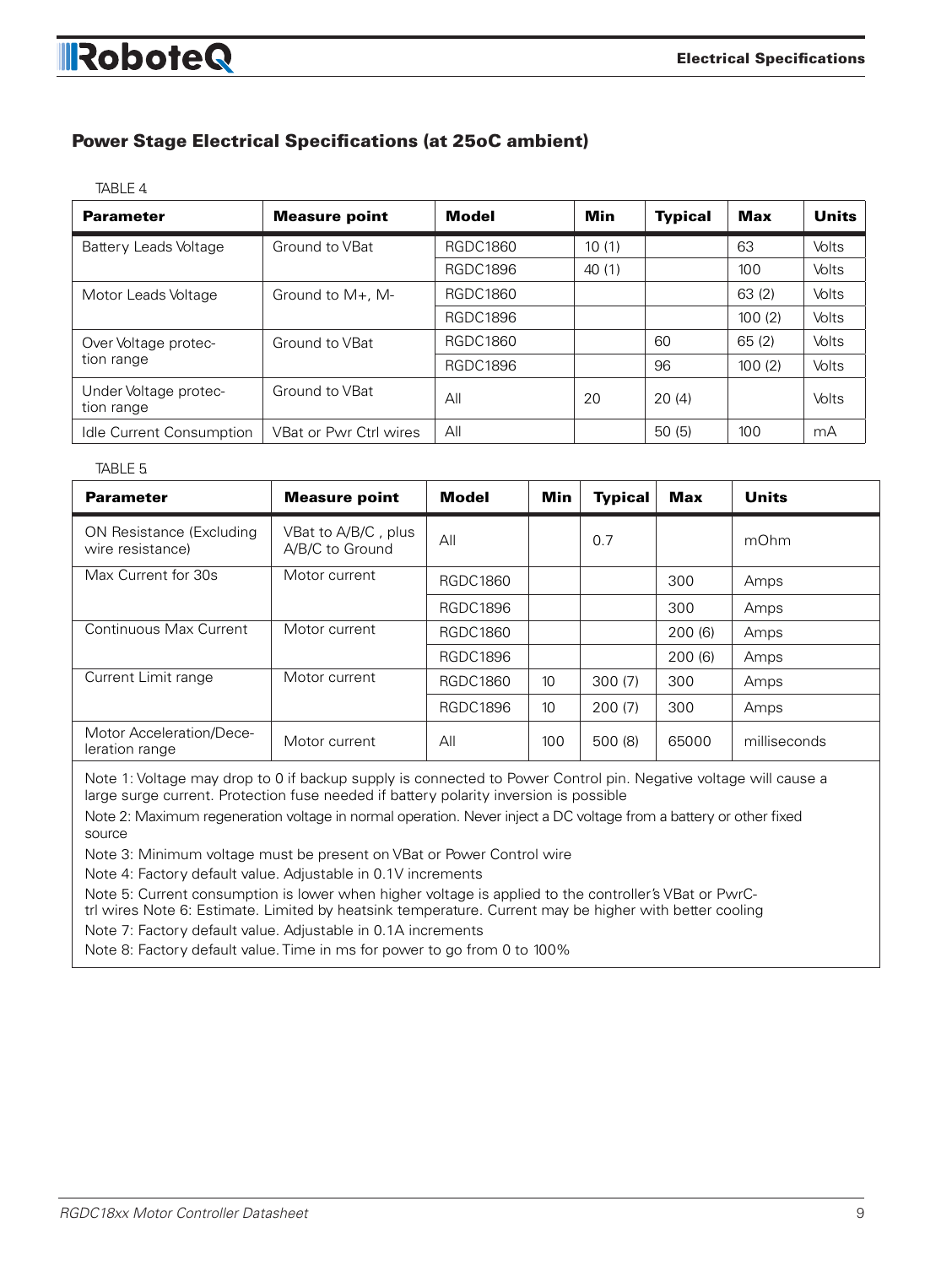# RoboteQ

#### Command, I/O and Sensor Signals Specifications

| TABLE 6.                 |                           |                |                |                  |              |
|--------------------------|---------------------------|----------------|----------------|------------------|--------------|
| <b>Parameter</b>         | <b>Measure point</b>      | <b>Min</b>     | <b>Typical</b> | <b>Max</b>       | <b>Units</b> |
| 5V Out Voltage           | Ground to 5V pin          | 4.8            | 5.1            | 5.2              | <b>Volts</b> |
| 5V Output Current        | Output to ground          |                |                | 100              | mA           |
| Digital Output Voltage   | Ground to Output pins     |                |                | 40               | Volts        |
| Digital Output Current   | Output pins, sink current |                |                | 1                | Amps         |
| Digital Input 0 Level    | Ground to Input pins      | $-1$           |                | 1                | Volts        |
| Digital Input 1 Level    | Ground to Input pins      | 3              |                | 25               | Volts        |
| Analog Input Range       | Ground to Input pins      | $\overline{0}$ |                | 5.1              | Volts        |
| Analog Input Precision   | Ground to Input pins      |                | 0.5            |                  | $\%$         |
| Pulse durations          | Pulse inputs              | 20000          |                | 10 <sup>10</sup> | <b>US</b>    |
| Pulse repeat rate        | Pulse inputs              | 50             |                | 250              | Hz.          |
| Pulse Capture Resolution | Pulse inputs              |                | 1              |                  | <b>us</b>    |
| Frequency Capture        | Pulse inputs              | 100            |                | 1000             | Hz.          |
| Encoder count            | Internal                  | $-2.147$       |                | 2.147            | 10^9 Counts  |
| Encoder frequency        | Encoder input pins        |                |                | 1M               | Counts/s     |

#### Operating and Timing Specifications

TABLE 7.

| <b>Parameter</b>                                                                                      | <b>Measure Point</b>     | Min | <b>Typical</b> | Max   | Units  |
|-------------------------------------------------------------------------------------------------------|--------------------------|-----|----------------|-------|--------|
| <b>Command Latency</b>                                                                                | Command to output change | 0   |                | 2     | ms     |
| PWM Frequency                                                                                         | Motor outputs            | 10  | 16             | 20    | kHz    |
| Closed Loop update rate                                                                               | Internal                 |     | 1000           |       | Hz     |
| Serial baud rate                                                                                      | Rx & Tx pins             |     | 115200 (1)     |       | Bits/s |
| Serial Watchdog timeout                                                                               | Rx pin                   | (2) |                | 65000 | ms     |
| Note 1: 115200, 8-bit, no parity, 1 stop bit, no flow control<br>Note 2: May be disabled with value 0 |                          |     |                |       |        |

#### **Scripting**

TABLE 8.

| <b>Parameter</b>              | <b>Measure Point</b> | Min   | <b>Typical</b> | Max   | <b>Units</b> |
|-------------------------------|----------------------|-------|----------------|-------|--------------|
| <b>Scripting Flash Memory</b> | Internal             |       | 32000          | 32768 | <b>Bytes</b> |
| Max Basic Language programs   | Internal             |       | 4000           | 5000  | Lines        |
| Integer Variables             | Internal             |       | 4096           |       | Words (1)    |
| Boolean Variables             | Internal             |       | 8192           |       | Symbols      |
| <b>Execution Speed</b>        | Internal             | 50000 | 100000         |       | Lines/s      |
| Note 1: 32-bit words          |                      |       |                |       |              |